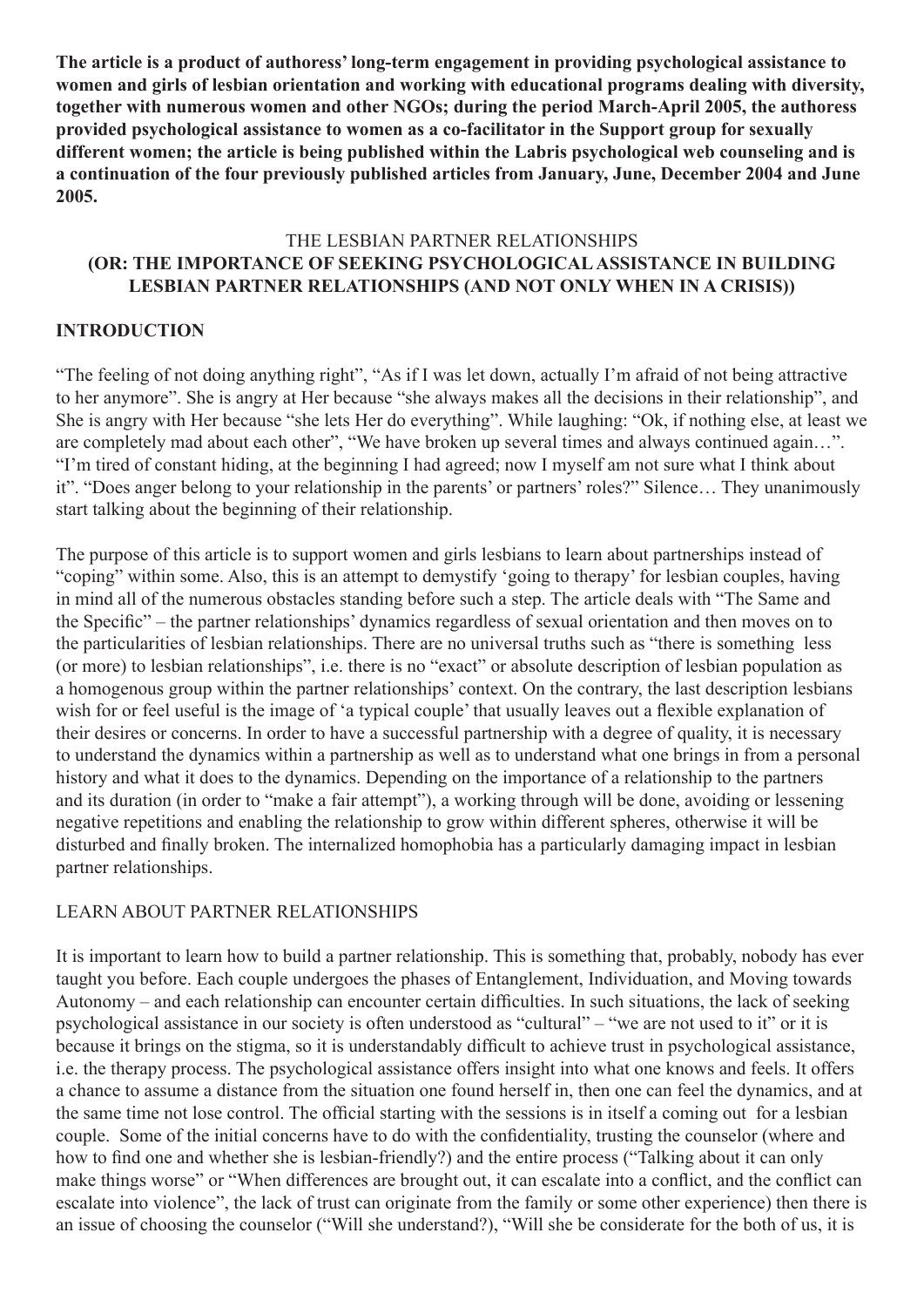important for me to be fair?"

Different problems can lead to the feeling of loneliness: from partners not being able to hear each other, not listen to each other, lacking negotiating skills in various important existential issues, had they made "the golden rules" at the beginning of their relationship?, one of them lacks the intimacy they had before or they are facing e.g. the phenomenon of "lesbian bed death" (disappearance of physical passion). The partnership always has to do with an experience, not the factual reality, since there is no such thing. Insisting on "the objective truth" by one of the partners is just a step away from a violent relationship. Simply, You experience differently because You have a different history.

You carry your history all your life. That means all of the contents in your life until the moment you enter present relationship. And you personally bring it in as one's "heritage" into each relationship. The history contains both "strengths" and "damage" that inevitably come up.

## A CASE STUDY

\*Any possible recognition of the partners is not possible. The case summary is taken from Ms Marleen Diekmann practice, a Dutch psychotherapist – the case is described in her article "SCHEIDEN EN VERBINDEN MET "EEN TAAL ERBIJ", 2005.

"The beginning of the relationship between A. (aged 28) and B. (36) was intensive. They have lived together for five years and are no longer very happy. A. is feeling B. is too much oriented to sex. This is the reason for her not to feel safe and loved, so she blocks when they are about to make love. B. is complaining she needs constant adaptation for A., that she has to put up with her moods, solve her problems and stand up for her partner at all times. She perceives their relationship as a breathtaking one which brings anxiety. In the sessions that followed, there was a fragment of disclosure that A. as a little girl had been abused by her father, while B. had to take care of her mother as a little girl.

B.: "I had grown up alone with my mother and she often laid on the couch. It was only later that I understood she had been suffering from depression."

The feeling of anxiety B. communicated and a tentative to adjust was actually recognized also in their relationship with her mother when as a child she had to perform "filthy jobs". "That hadn't been easy for a little girl", the therapist states. Mother's depression brought too much harm to the family. This girl always had to do everything in order to feel safe. She did not learn to make boundaries. The better she took care of her mother, the chances grew the mother would become "the real mother" and take care of her in return (be functional for her).

B.: "I don't see anything in it, but sometimes I have this feeling of being with a big, naughty child instead of being with a grown woman. I have to "take her everywhere by the hand", sometimes she can't even make a phone call. And then I say something she doesn't like and her whole mood instantly changes and whatever I do just doesn't help. At times, I am simply afraid of her!"

A.: "You humiliate me when you talk about me this way. I can do anything when I have to, as I have always been able to, so if this is the point, from now on I'll do everything on my own".

Therapist: "B., are you aware in what situations you experience A. as an adult woman?"

B.: "Yes, the first and foremost is when we make love. Then I can completely let go and feel safe with her". Therapist (looking at A.): "And this is exactly the most confusing part of your life, isn't it?"

A. laughs and nods. Her desire to have B. taking care of her and her fear that people in general would not have compassion for her, are perceived by B. as repetition of her having to perform "everything". A. desires to let go and be a sheltered child that receives help for her fears. She perceives this feeling is reduced when put in a demand of their partnership to take part in sexuality.

Within their relationship A, and B, had difficulties for some time, but have gradually managed somehow to achieve a better understanding of repeating their individual traumas and reach personal growth."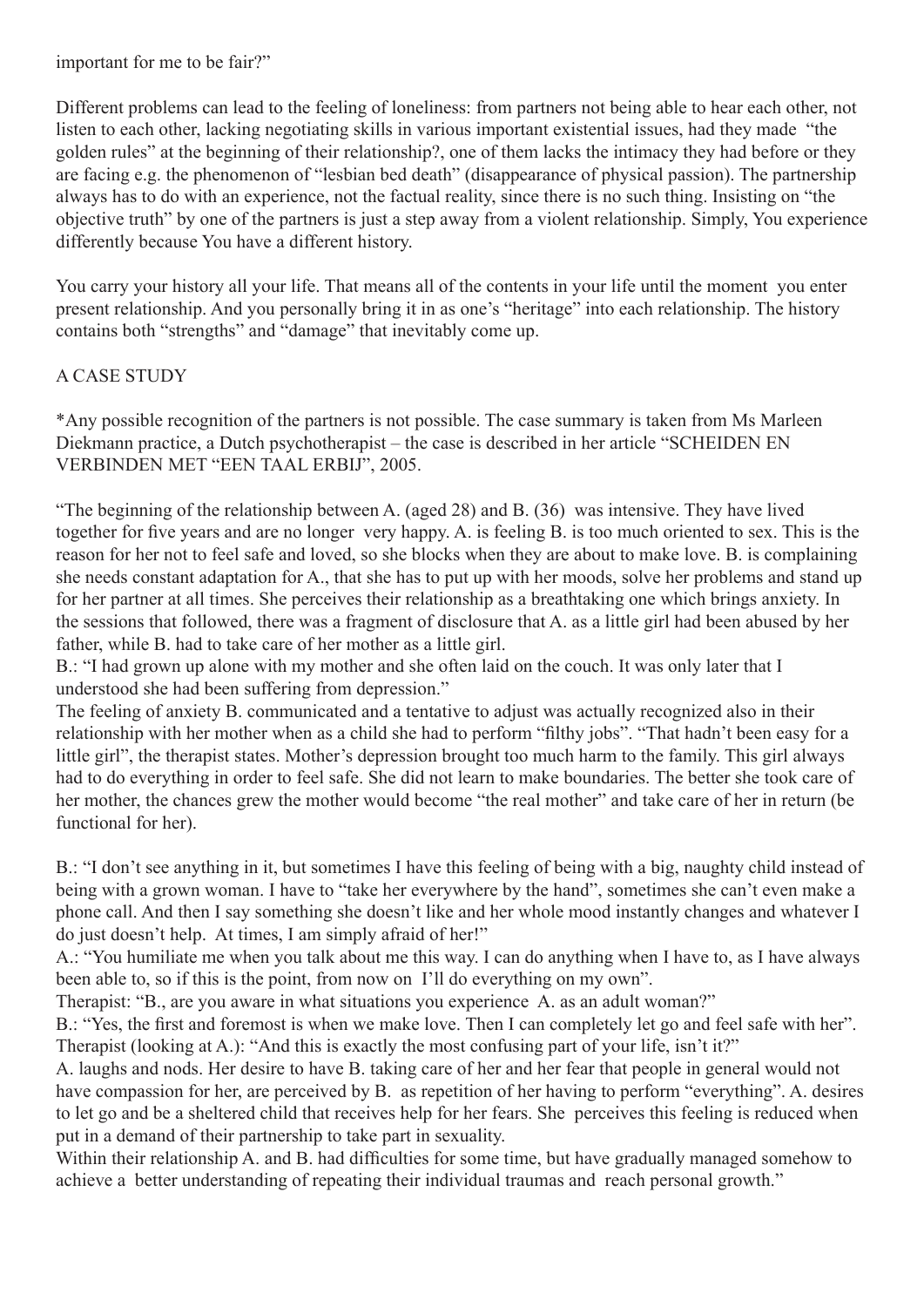The pain and joy in a person's life go together with the ties and loyalties one has received through generations; they are affected by the one personally and one's surrounding. Sometimes loyalties can stand in the way and it seems to would have been much easier without them, although they cannot be removed or torn apart, but it is important to make them visible, to understand them and seek their new form within a partnership. Using psychological assistance means seeking help to make new choices through being aware of one's intra-psychic reality. Previous experiences are oftentimes painful.

# THE PHASES IN A PARTNER RELATIONSHIP

It is necessary for the first session to offer a possibility for each of the partners to express their pain and dissatisfaction with the partnership which is oftentimes not done through the mutual exchanges - the importance of this session being to achieve a situation where they can listen to each other. Do you have space for Her perception, do you know how She is perceiving it? The same argument between the partners is often represented through two experiences ("two sides"). It is important that both perceptions remain/"survive" as a symbol for the fact that it is not dangerous to think differently and that the way She thinks probably will not change. Paradoxically, when you become aware of the previous, YOUR personal experience starts changing immanently.

Entanglement – When lesbians find themselves surrounded by problems, they are often, actually, in the kind of entanglement they mostly perceive as a mutual (relentless) fighting. The only intimacy they still feel is through reacting (should be read: quarrels) on each other. They are not able to "see" each other clearly. This looks like a hopeless dance. In such a situation it is not necessary to elaborate upon almost anything about the mutual entanglement in "the struggle" and about the lack of autonomy, these are very obvious.

Individuation – As always in one's lifetime, here in the next phase of supportive sessions with the counselor, "the job" is to take the history into one's own hands and in its part that is causing difficulties within the relationship it is necessary to learn how not to repeat it further on with a partner (or to repeat it less). Each partner has her own part of "job" that has to do with her own life and her own responsibility within the interaction with the other one. These sessions are concerned with primary partners' families, ex partners and other relevant individuals.

It is of tremendous importance to explore the ways each partner deals with their loneliness and fear of individuation. This resembles a painful drill, the end of which is uncertain. Within this phase partners also become aware of how destructive their tie is. The more content they disclose openly the easier they would define their personal strategy and seek what possible, and achievable.

Gradually, there arises a new situation where partners take over more responsibility for their reactions.

Autonomy – This means to be able to rely on oneself. Here it is about making an effort to become separate, to liberate yourself from the persons you are dependant on and not to lose the tie/thread you have with them. For example, partners can be very different from one another and again not to be threatening or endangering one another, while sometimes it becomes obvious the entanglement is better to be dealt with through ending the relationship. The processes of both partners are rarely synchronized. Sometimes, the decision of not disclosing everything in the sessions or one of the partners abandoning the therapy process can also mean giving up on her part. If the couple has a child or children that they both love and take care of, this process includes also all the possible effects children can suffer.

And eventually, one of the "vicious circles" any relationship can fall into consists of the following: Expectations from the relationship are not communicated - The differences amongst mutual expectations remain "invisible" - The couple does not have a conflict - The event occurs that discloses the expectations - They communicate expectations - Differences in mutual expectations arise - The couple has a conflict - There are no events that would disclose expectations - The expectations about the relationship are not communicated (and by this the circle is complete). Looks familiar?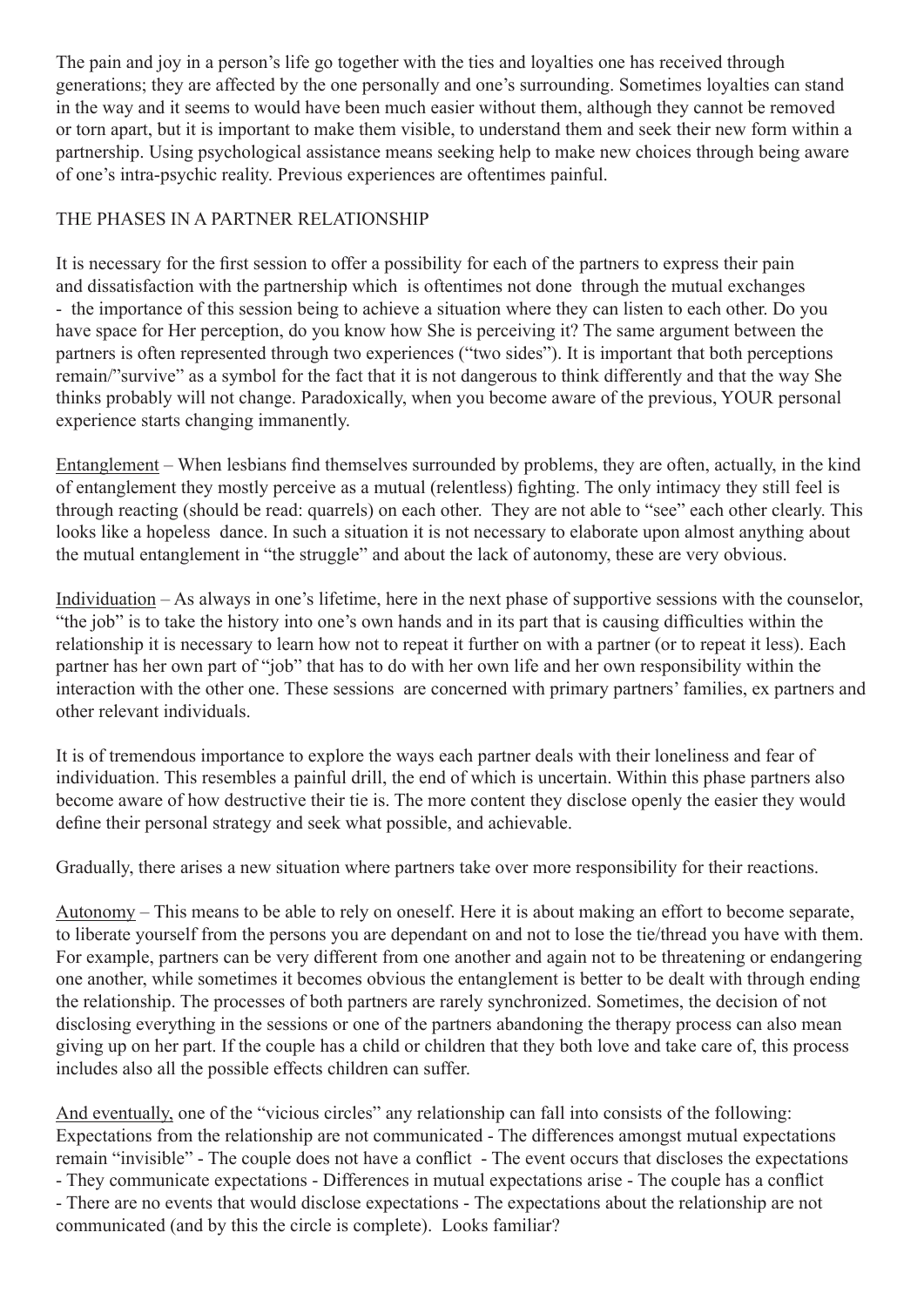## SOME SPECIFICS WHEN BUILDING UP LESBIAN LOVE RELATIONSHIP

It is of outmost importance not to generalize experiences of lesbian couples. The popular incorrect representation holds lesbians, gays and bisexuals different from heterosexuals, thus leading to the conclusion that individuals from these communities are alike. The truth is that these are all communities within a community. Connected to this is the task not only to validate diverisities but – basically – to recognize that diversities exist.

The lack of role-models: Not only in this country we do lack role-models within the outstanding individual lesbians that are out with their identity (this was dealt with in the Labris Web Counseling article in June 2005), but this is also the case with the role-models of out, public lesbian relationships. Most often, lesbians that create partnerships do so in secrecy, representing themselves to the outer world as "friends", "roommates", "cousins" etc., sometimes they do not name the nature of their relationship as a lesbian one even among themselves, or sometimes this is "covered up" by a (heterosexual) marriage. Further on, it is – unfortunately – easy to indicate the "invisibility" of older lesbian couples or couples featuring other differences (within the different). Again, if we have a certain image of a lesbian couple in front of ourselves, it usually follows the dominant values. One must pay the toll to secrecy, isolation, shame and "role-playing", fear and oppression (different legal, emotional, family, economical and security reasons), so the types of choices remain limited.

Internalized homophobia: To be out with one's lesbianism can also bring discrimination. Sometimes the couples that are out become exposed to extra pressure.

Some couples are not even out with themselves. This assumes the fact that they do not describe themselves as being in a lesbian relationship nor do they socialize with other couples that describe themselves as lesbian ones. Of course, it can be disputed that some is either 'pro' or 'contra' any labeling, since for some couples having a name for an individual identity or status can be liberating – the structure that has also its name feels safe, lessens or removes confusion and offers to a certain degree the feeling of control over ones life; while other couples may perceive this as something that would automatically disqualify them in any existential sphere and this perception begins from the fact that they cannot personally cope with the naming of one of their identities.

The concern arises from the the fact it is extremely difficult to live in constant fear of being "discovered" by your neighbors, colleagues and primary family or it may happen that your partner also may have problem with labeling. Practically, the toll of internalized homophobia is repeated (dealt with in the Labris Web Counseling article from June 2004), now within a relationship which is best seen in the lowering of partners' self-esteem, their fear is intensified and they feel more and more unhappy. Professional authoress' experience includes a high degree of denying the damaging effect of the internalized homophobia onto the partnership with most of the lesbian couples she encountered.

The lesbian relationship values/Pioneering endeavor: The values authentically belonging to the lesbian partnership are difficult to list, since, understandably, all couples that are not heterosexual, to a certain degree still use the experiences of the dominantly offered and learned heterosexual relationships. This is the matrix where couples of other orientation than heterosexual test what they desire to keep, try or reject. Basically, there is recognition of the heterosexual imperative "heritage" in the following: 1) one can achieve utter happiness only coupled with another individual and 2) long-term love relationships are the best. This heritage sometimes means performing partner relationships through stereotype gender roles. Because of this it is very important to explore and create one's own practice, which is in itself a pioneering endeavor (and is connected to the lack of role-models).

Individual practices can vary. Some couples decide on monogamous relationships, some at the very beginning or somewhat later arrange that one or both partners have sexual contacts with other individuals while remaining, so-called, primary partners, some women will not form "fixed" relations, they will not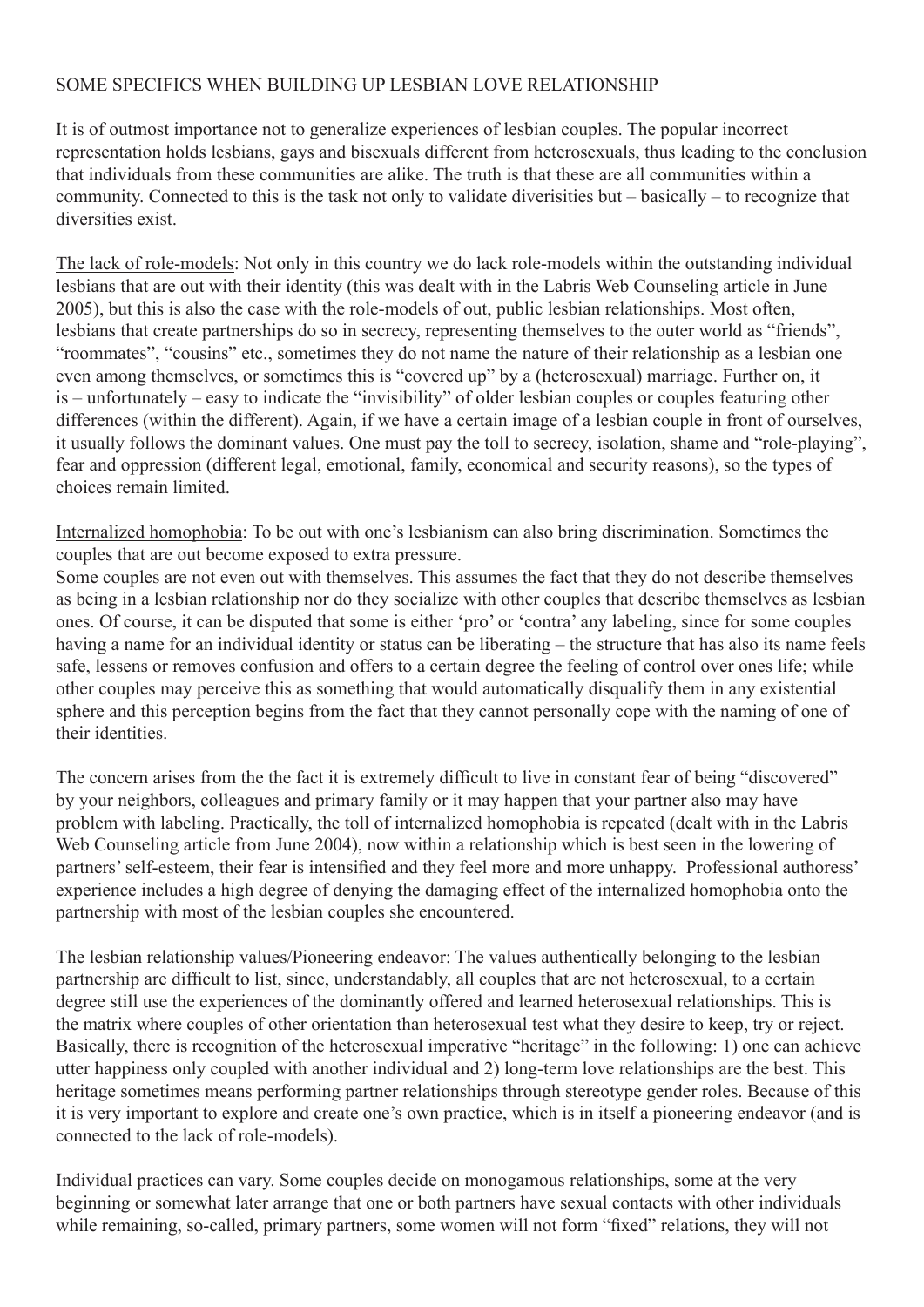commit to just one person or even if they choose one individual they will not enter a steadier relationship. Because of all this, it is equally important to choose the structure within the lesbian relationships and agree on the "basic rules" of that relationship. It happens that difficulties arise upon negotiating the rules, breaking them or the couple confronts the prejudices of others through the reactions towards the agreed structure (e.g. when negotiating the rules within the so-called "open relationships", some of the issues partners decide upon is the degree of information they would communicate to their immediate surroundings plus what they would share with each other, as well as the issues regarding safe sex, etc.).

### Some of the issues lesbian couples encounter:

- Lesbian couples cannot have problems since these only confirm the negative stereotype about lesbian relationships. If they do have them, the myth of the dominant culture – that homosexual relations are doomed to failure anyway – is activated automatically.

- The myth of lesbian couples rushing into joint living and that they should feel uncomfortable about it. There is oftentimes an overlapping in the fact that one of the partners is in need of an (rented) apartment in the period soon after the relationship has started or she just needs to move from one to another, so the availability of the other's living space and economical reasons can support the decision of moving in together. This is by no means a rule and it is neither particularly connected with the sexual orientation nor with any patterns of a partner relationship.

- Even in a supportive surrounding the couple can hardly influence their own image. The couples that are out within their circle of friends and have a long-term relationship can sometimes feel isolated when difficulties come up: "The longer we are together, the more we are being idealized and the less we talk to our friends about our problems, not even to each other. The others only see our strengths and I really feel as a failure." This is yet another way of being "in the closet".

- Discussing differences in the desire for love making. What would be "normal" sexual behavior? Instead of this myth it is important to give a positive connotation and value the differences, as well as to encourage the partner to exchange ideas, each about their individual sexualities. It is necessary to support the realization of sexuality "in one's own way" which is suitable for both of the partners, instead of insisting on "the right way".

- Different issues: The conflict about the status of the relationship itself; Coming out; In what way workrelated stress impacts the relationship; At least one of the partners is maintaining a relationship with a third person; Coming to a decision of living together; One of the partners wishes "more space" within the relationship, while the other is concerned about it; Jealousy, insecurity, isolation; Violence in the lesbian love relationship; Renegotiation of the "basic relationship rules"; The relation with the primary partners' families; The communication is "gone" and gradually, a feeling of loosing each other sets in; Parenthood; The partners are separated and are working on "the positive ending" or moving onto a new form of partnership; The change of value system in one or both partners compared to the beginning of their relationship, etc.

## **CONCLUSION**

It is important for lesbians to learn about building relationships and not only when these enter a crisis. It is not easy to instantly find an alternative frame and language necessary for a lesbian existence. Winning the battle with oneself is particularly difficult and accepting oneself as a lesbian (and one's partner as a lesbian). While using psychological assistance and during its entire process related to the lesbian existence, together with counselor you have an opportunity to establish, re-examine and/or re-describe the framework that is comfortable for you and your partner. It is true that there are difficulties in identifying a lesbian-friendly counselor. If you, however, succeed at this, it can easily happen that the counselor in her own private surroundings has one or two homosexual acquaintances (if she has any at all) who are not sure to be a part of her family gatherings and openly presented as her lesbian friends. She may be meeting lesbians (or even more rarely lesbian couples) merely professionally or is acquainted with the lesbian issues only e.g. from the research. When choosing the counselor, it is important to measure to what extent she is able to